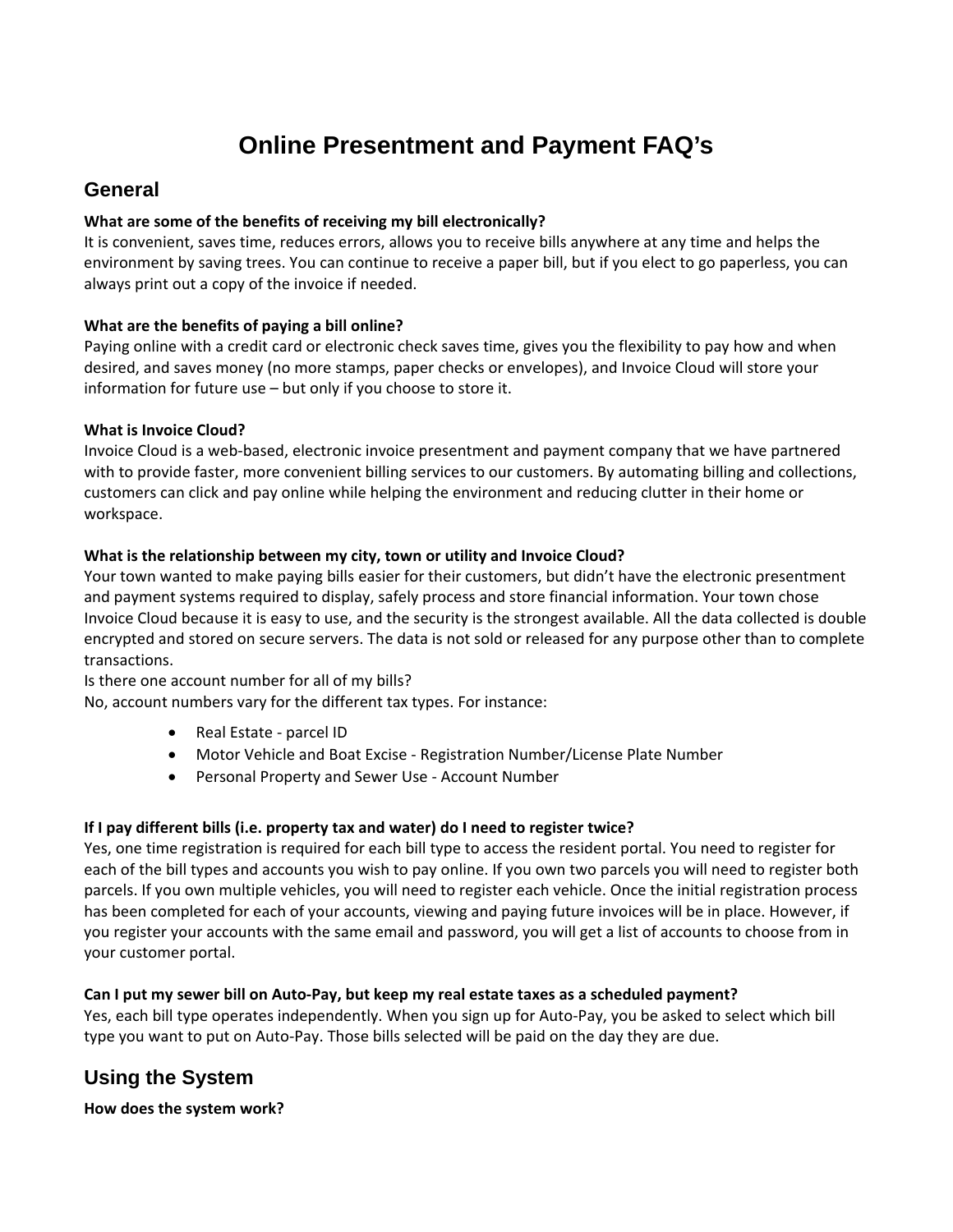It is very simple. Here are the 3 steps taken by customers:

- 1. Customer receives email notification or accesses account via the towns website by clicking on the "View or Pay Your Bill" button.
- 2. Customer locates and views invoice and either enters payment information for a One Time Payment or registers to schedule a payment.
- 3. Customer receives an email confirmation with their payment amount and payment process date.

#### **Can I use an Apple /Mac to use the service?**

Yes, many customers use a Mac.

#### **What Browsers are supported?**

Windows: Safari 4, 5 ‐ Chrome 10, 11 ‐ Opera 10, 11 ‐ Firefox 3.6, 4 ‐ Internet Explorer 7, 8, 9 iPhone and iPad: Mobile Safari 4x Apple/Mac: Firefox 3.6, 4.0 ‐ Chrome 11 ‐ Opera 10.x, 11 ‐ Safari 4, 5 Ubuntu (Linux): Opera 9.6 ‐ Firefox 3.6

#### **I cannot locate my bill.**

Please scroll down on the page to view the matching items at the bottom. Otherwise, try re-reading the instructions for the search criteria. You may be entering more than one search criteria for Real Estate or Personal Property bills, which may only require one out of two fields. Utility bills may require a service address as confirmation. It must be entered exactly as indicated on printed bill.

#### **Do I have to enter an email address to make a payment?**

Yes, an email address is required for payment confirmation. A payment receipt is sent via email.

# When I try to pay my bill, it asks for credit card information and I want to pay by electronic check.

Under "How would you like to pay" click on the drop‐down box and choose EFT Check.

#### **Will I receive a confirmation email that my bill has been paid?**

Yes, you will receive a confirmation email.

#### **Do I need to register to pay a bill?**

You may need to register to receive electronic bills by email, but registration is not required for One Time Payments. One Time Payments require that you enter your payment information each time you make a payment. By registering, you avoid that step and gain access to your payment history.

#### **Why should I register to pay a bill?**

By registering, you have access to all of your invoices regardless of type and all of the features of the payment portal. These features include the ability to view all current invoices, see previous invoices and payment dates, update your profile information, access the online customer service system, go paperless (if bill type allows), schedule payments for a specific dates, and sign up for Auto‐Pay. You also avoid having to enter your payment information each time you pay a bill.

#### **How Do I Register?**

Registering is easy and can be done when you make a payment. There are two ways you can make a payment.

1. When you receive an email notification that your bill is ready to paid, simply click on the "View Invoice or Pay Now" button. You will be directed to Biller's "Pay and/or View Bills Online" site, powered by Invoice Cloud. Once there, you will be given the opportunity to register or make a One Time Payment. If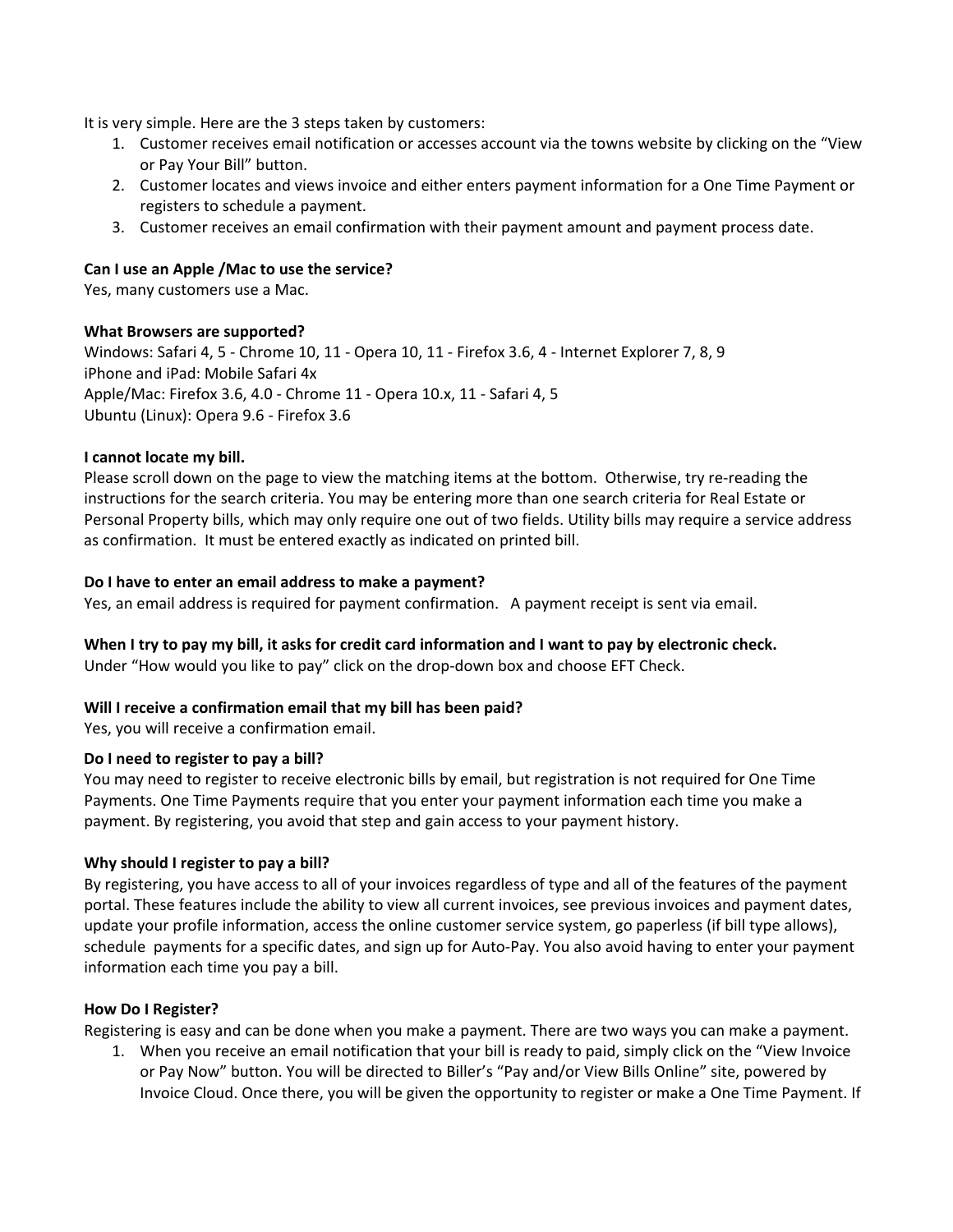you choose to register, you will be asked to provide a password and accept the terms and conditions to use the system. The payment information you enter in your profile will then be securely encrypted and saved for your next visit.

2. You can go directly to the Town's website and click on the "Online Payment" button and then the "Pay or View your Bill" button. You will then be directed to the Biller's "Pay and/or View Bills Online" site, powered by Invoice Cloud. Once there, you will need to locate your account and be given the opportunity to register or make a one time payment. If you choose to register, you will be asked to provide a password and accept the terms and conditions to use the system. The payment information you enter in your profile will then be securely encrypted and saved for your next visit.

# **How do I find my account number to login?**

Once you have registered, you will need only your email address and password to log in. To login the first time you use the system, you will need your account number or customer ID from your bill. The "locate your bill" screen gives instructions regarding the required information.

# **I forgot my Password, how do I find it?**

You should click on "Forgotten Password?" at the bottom of the login screen. You will need your account number and email address to retrieve your password. If you're unable to locate this information, you may call the Collector's Office, and after verifying your identity, the Collector can provide you with the information.

# **Can more than one person pay bills online for the same account?**

There are two ways that payment responsibilities can be shared. If the other payer is part of your household, you may choose to share your login information with that individual. In a situation where personal financial data is not shared, you may forward your email notification to the individual, who will then click on the "View or Pay Now" button and elect to make a one time payment. They will need to enter their name, email address, address and payment information. They will receive the payment confirmation. You can verify their payment by viewing the invoices in your account.

# **Payment**

# **What forms of payment can I use?**

You can pay by credit or debit card or you may issue an electronic check from your bank account (checking or savings). Please check the Town's website for the credit and debit cards that are eligible.

#### **Can I still send in a paper check?**

Yes, your bill can be paid in any of the following ways:

- Email notification based payment click the "View invoice or Pay Now" button in your email
- Web based online payment login to online bill pay via your biller website
- Paper check sent by whatever means you choose, including US Postal Service (note: many paper checks today are converted into electronic transactions once they are received by the biller).

#### **What is a service or convenience fee?**

A non refundable fee added to an invoice to cover various administrative costs associated with billing and accepting payment.

#### **If I don't have email can I still process an electronic payment?**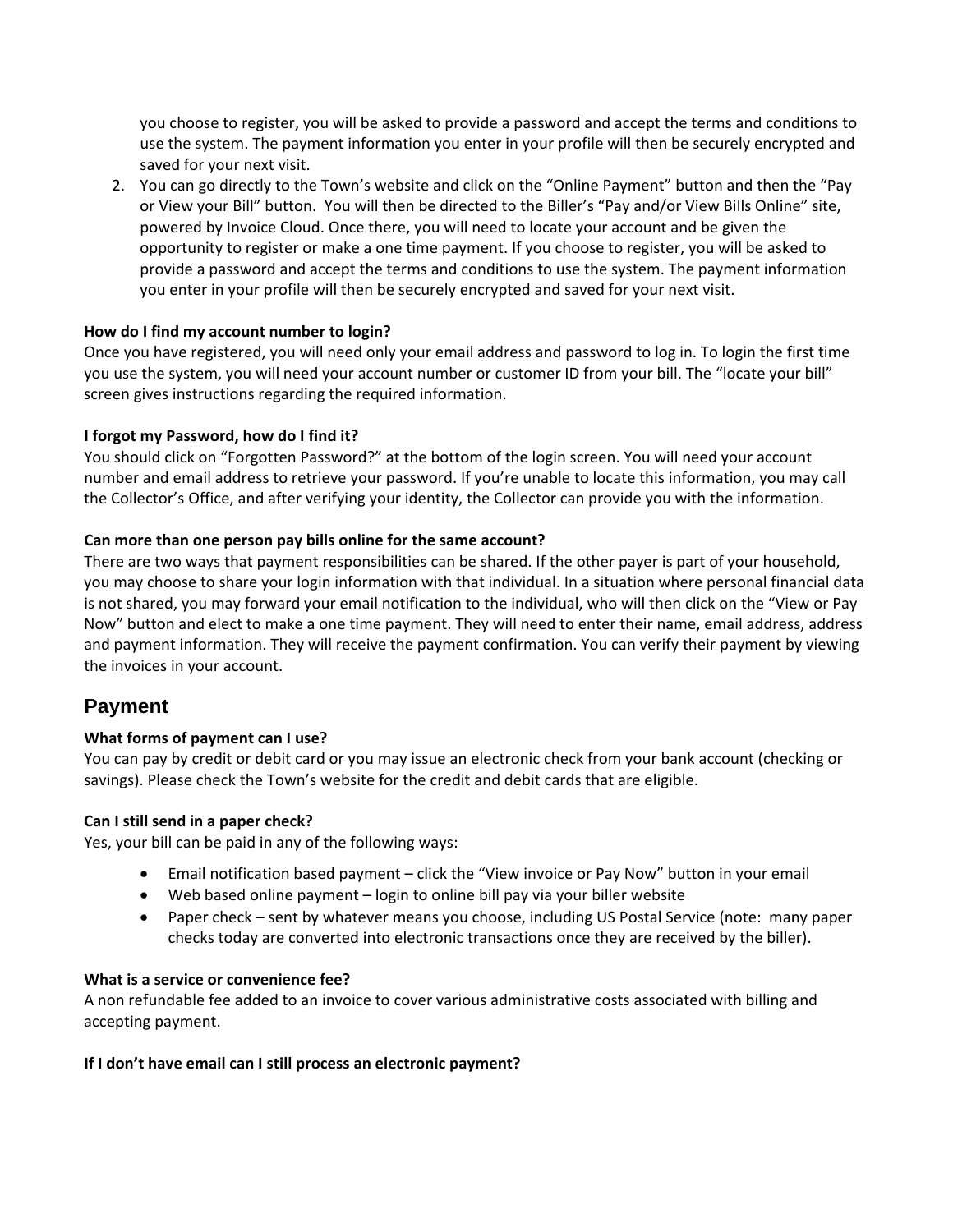No, to complete the online payment process, you will need an email address so that the system can deliver your payment confirmation. If you do not have an email address, you can obtain a free email account from any of the following services: yahoo.com, hotmail.com, or gmail.com.

#### **Which bills can I pay online?**

You can pay your water/sewer bill, boat and vehicle excise tax bill, current real estate, and personal property tax.

#### **What are the costs for paying online?**

There are no signup costs or subscription fees. The non refundable convenience fee when using an ACH transfer (electronic check) from your checking or savings account is \$0.40 per transaction.

The non refundable convenience fee when using credit cards is a percentage‐based or flat rate fee that varies depending on the card type and the bill you are paying. The convenience fee is automatically calculated based upon the type of credit card used and the dollar amount of the bill being paid and is shown on the payment page before you submit your payment for processing.

There are fees imposed by Biller/Invoice Cloud for returned payments, and your bank may charge you a fee based on the bank's fee schedule.

#### **May I pay my tax bill by credit card at the biller's office?**

No, we are only permitted to accept credit card payments online via Invoice Cloud.

#### **How should I enter my credit card information?**

The information you enter on the payment screen must be exactly the same as it appears on your credit card. This information collected will be used to authorize your payment.

#### **How will I know that my payment has been accepted?**

After you submit your payment, you will see a payment confirmation screen. It will contain your payment confirmation message. It will show an approved number for credit cards or a processed number for electronic check. You will also receive a confirmation email after your transaction is submitted. The email will include your account number, invoice number, amount paid, and confirmation message. If your electronic check does not pass through the bank, you will receive an email informing you of the rejected payment. You may need to call your biller in order to pay again.

#### **Can I use more than one payment method per transaction?**

Yes, if your town accepts partial payments, you may use one payment method for part of the transaction and another payment method for other parts of the transaction.

#### **How long does it take for a credit card transaction to process if I pay online?**

Credit card transactions typically take 48 hours to settle. An authorization is issued immediately; however, it takes 48 hours for the money to be moved.

#### How long does it take for an EFT (electronic funds transfer) transaction to process if I pay online?

EFT transactions typically take 48 – 72 hours to settle.

#### **Do I need to notify my bank or change bank accounts?**

No, your current bank account (checking or savings) will work fine. So many payments are made electronically now that banks are already prepared for online payments. However, if you have arranged through your bank to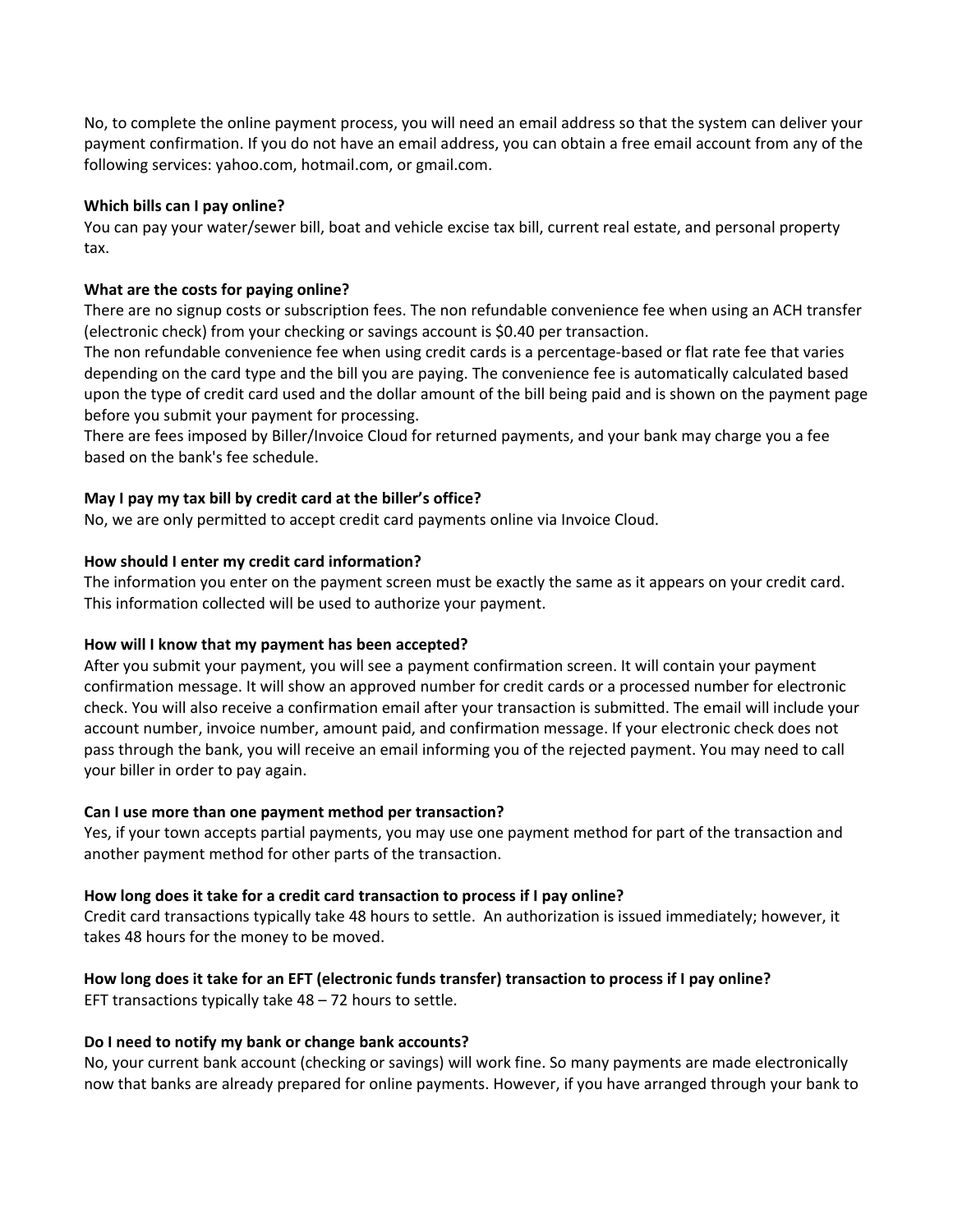automatically pay your bill, you need to contact your bank and discontinue the automated payment, otherwise you may pay your bill twice.

#### **What information do I need to make a payment?**

If you are registered, the only information you need to have available to complete a payment transaction is your email address and password. If you make a One Time Payment, then you will also need your bank account or credit card information and your account number.

#### **When can I pay?**

You can make payment or review your account 24 hours a day, 7 days a week. It is always a good idea to pay or schedule a payment at least few days before the due date to allow for processing time.

#### **Can I use a credit card to pay my bill(s)?**

Yes, you can. There is a convenience fee when using credit cards which varies based upon the type of card, type of bill and payment amount. The exact convenience fee amount will be displayed during the payment process prior to submitting the payment.

#### **Can I use a debit card to pay my bill(s)?**

Yes, although technically your debit card will be processed like a credit card and you will not be asked to enter a pin number. The convenience fee is the same as credit cards and varies based upon the type of card, type of bill and payment amount. The exact convenience fee amount will be displayed during the payment process prior to submitting the payment.

#### **Can I tell if my payment has been posted?**

Yes, simply login to your account and select "View paid or closed invoices". If you are a registered customer, you will receive an email notification.

#### **Will I have online access to my account?**

Yes, you will have 24/7 access to your account for invoice review and payment, payment history and customer service requests.

#### **How long will my payment history be maintained?**

18 months is the standard retention period.

#### **Will I be able to print a copy of my bill?**

Yes, each invoice is presented in PDF and HTML format. Electronic storage is recommended because it saves paper and has a beneficial impact on our environment.

#### **How do I change my account information?**

Simply log into your account and change any of your personal information under the My Profile tab. If you are unable to change some of your information, you may need to call the biller and have them change it for you.

#### **What is a partial payment?**

A partial payment occurs when only part of an invoice is paid and may apply if your biller has elected to allow partial payments. Please contact your Collector's office for more information.

#### **Why am I being charged a late fee?**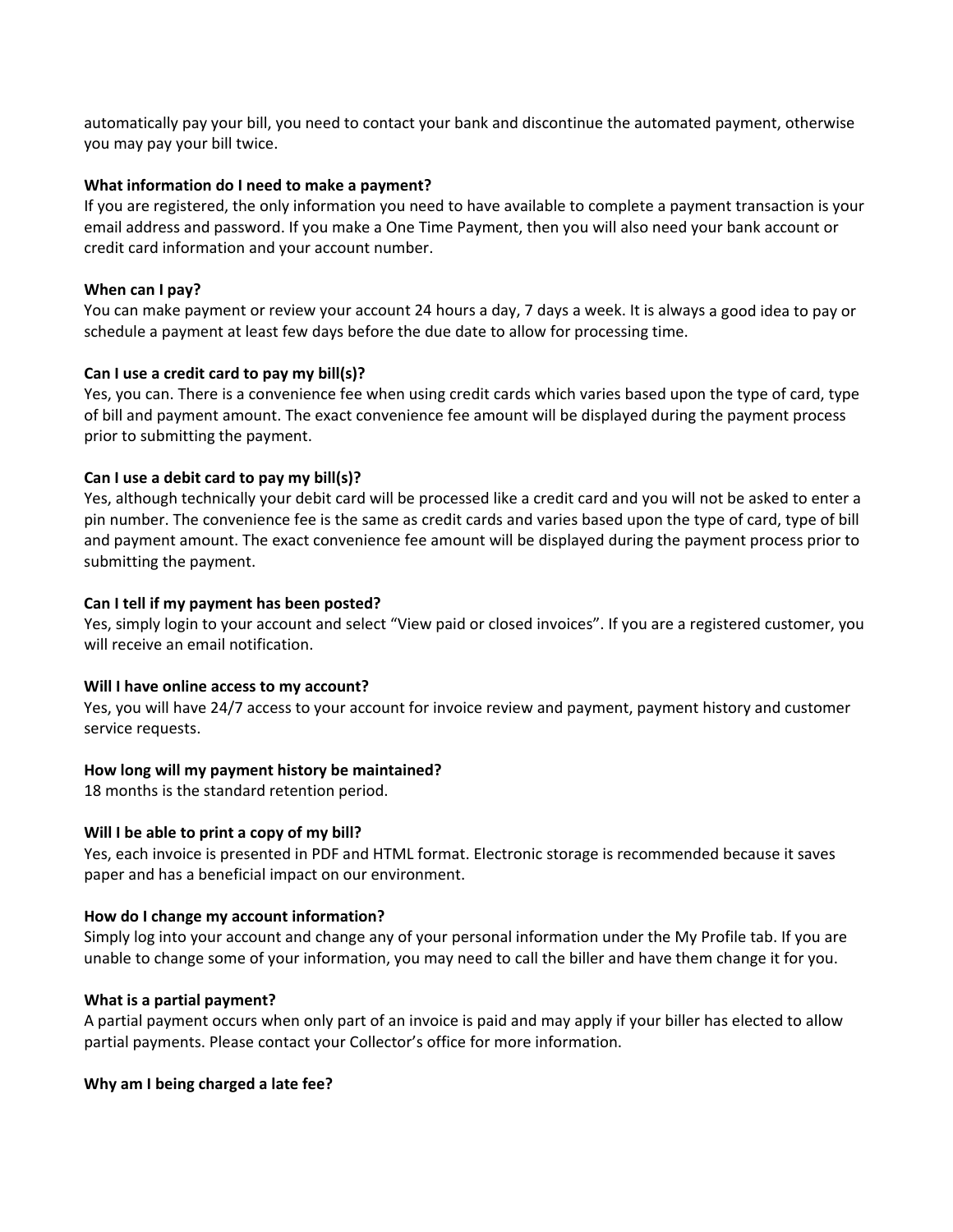If you feel that this fee has been assessed in error or you would like more information about late fee charges, please contact the Collector's office.

# **Advanced Features**

# **How much does paying online help the environment?**

Paying online is only half of the benefit, by going paperless and not receiving paper invoices, you can increase the effect you can have on the environment. There are several ways reducing paper consumption helps the environment, including saving trees and using less gas. According to the PayItGreen AllianceTM, if one in five households were to switch to electronic payments, statements and bills, we could collectively save 1.8 million trees each year and avoid using 103 million gallons of gasoline to mail bills, statements, and payments. If you'd like to be part of that one in five, just sign up to "go paperless" in your account under my profile, paperless options.

# **Can I set up a payment plan?**

Yes, you can make installment payments on bills by using a simple self‐service selection called Flex‐Pay. Your plan will include 6 equal payments and you can decide the plan start and end dates and the payment method, either credit card or e-check. Each payment will incur a convenience fee.

Once your flex‐pay schedule is made, you will receive an email confirmation of the schedule. Individual email reminders will be sent to you three days prior to each payment being made.

You may cancel a Flex‐Pay schedule at any time during the payment period, however only future payments will be cancelled. For example, if you have scheduled 6 installments and after the first two payments have been processed, you decide to cancel the schedule, only payments 3, 4, 5 & 6 will be affected. At that point, you can create a new Flex‐Pay schedule for the remaining amount due.

#### **How do I set up a payment plan?**

Steps to creating a customized payment plan:

- 1. You must be registered to make a flex‐pay schedule.
- 2. Once signed in, select "View or Pay Open Invoices" under My Account.
- 3. Select the invoice, by clicking in the right side box (a checkmark will appear), click pay selected.
- 4. Under "When would you like to pay?" you will see 3 payment options, flex‐pay, today and schedule a payment. Select flex‐pay.
- 5. Add a payment method by clicking on either the new bank account or new credit card button and enter your payment information (or select existing method). Click continue to proceed.
- 6. On the next screen, you will enter the payment schedule timeframe and press "Create My FlexPay Schedule." Review the schedule and press continue.
- 7. Finally, you will review the payment information and schedule and click "Schedule My FlexPay Payments."
- 8. Three days prior to each payment being processed, you will receive an email notification.

#### **What is Auto‐Pay?**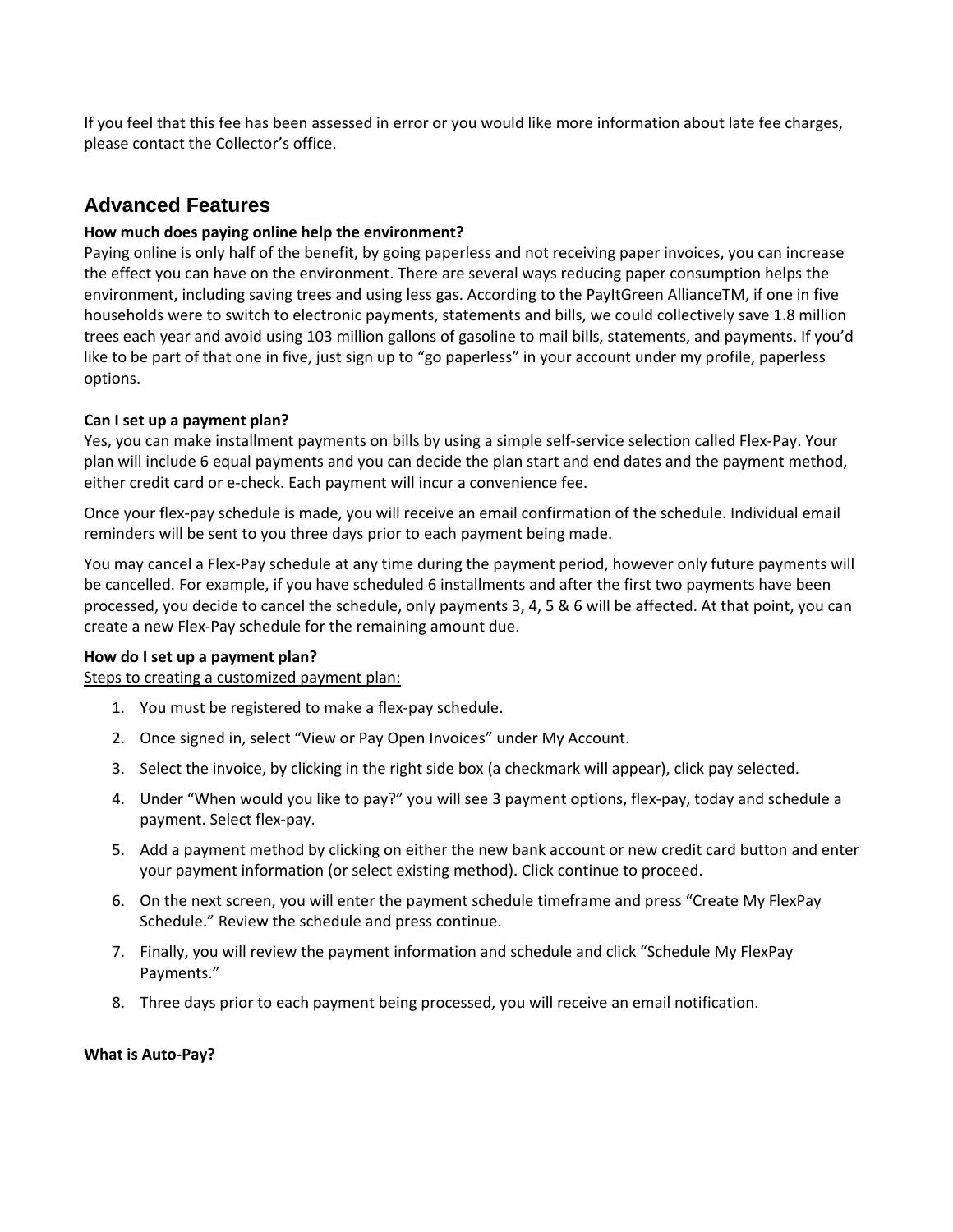If you elect to opt in to Auto‐Pay, it means that your bills will be paid automatically on their due dates using your default credit card or bank account. This will avoid any late fees and free you from having to remember when to pay.

#### **Can I cancel Auto‐Pay?**

Yes, simply go into your profile and uncheck the auto‐pay box that you had previously checked when you elected to opt into Auto‐Pay.

#### **I signed up for Auto Pay but do not see any information under "My scheduled payments."**

The Auto Pay date will not appear under scheduled payments. Auto Pay will be debited from the customer's account on the due date.

#### **What are scheduled payments?**

Scheduled payments are scheduled individually by you for each bill on your specified date.

#### **Can I schedule payments?**

Yes. You can set up a future payment at any time prior to the bill due date.

#### **Can I change a scheduled payment?**

Yes, as long as it is changed before the date it was scheduled to be paid.

#### **What is the difference between auto‐pay and a scheduled payment?**

Auto-pay is an automated process which pays your balance in full each billing cycle at 2am on the due date; scheduled payments are manually entered by you for the date you choose for each bill you choose.

#### **What if I already have auto‐pay or a scheduled payment set up with my bank?**

You will need to contact your bank and cancel your automated or scheduled payment before the payment is due (typically payments are made a couple days in advance of the due date, so don't wait until the last minute).

#### **When I sign up to "Go Paperless," will I still receive a paper bill in the mail?**

No, you will receive an email notification each time a new bill is ready for you to view and pay. Email notifications go to the email address used when you registered, a second email address may added if you wish to send notifications to an additional or back up email address.

#### **Can I start receiving paper bills again?**

Yes, simply go into your profile and under Paperless Options, select "No, I don't want to go paperless." Be sure to update/save the change.

#### **I received an email stating "Thank you for going paperless," but I DID NOT sign up for paperless!**

The paperless box is generally defaulted to enroll you in paperless billing because it helps the environment. Option 1: Customer must click on "Complete paperless process" link within email to complete enrollment. If they do not, the paperless option will not be active and will drop off system within a few days. Option 2: Customer can log into account and cancel paperless registration. Choose >My Profile>paperless option>cancel paperless registration